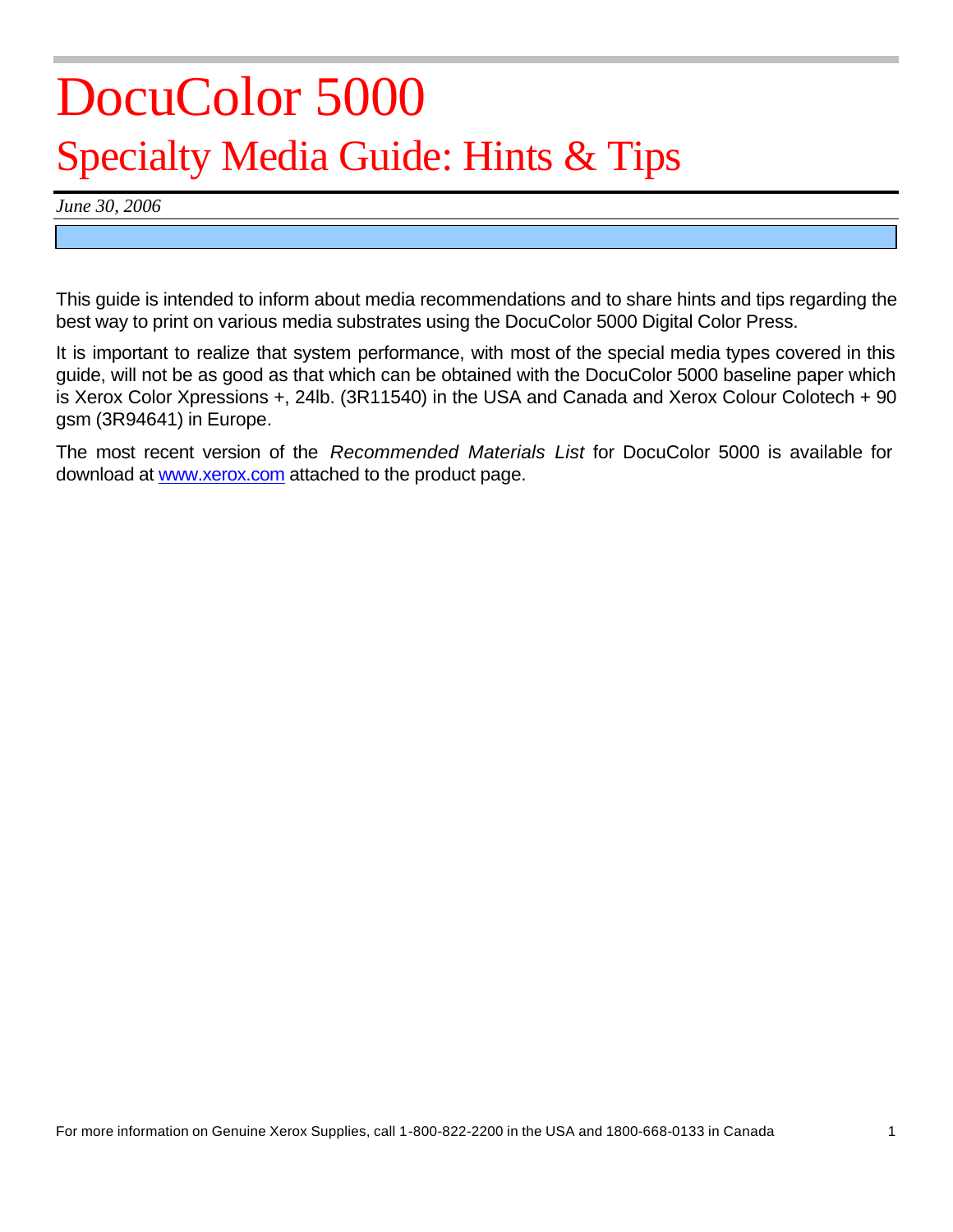## Output Curl and Decurling Devices

Paper curl is caused by a variety of factors. Many papers tend to curl toward one side after toner is applied and fused. For some paper products, paper curl variability may be evident from batch to batch and even from ream to ream.

The DocuColor 5000 has an automatic curl control system that uses a number of variables to adjust the amount of pressure applied by different decurlers in an effort to reduce as much curl as possible from printed output. Default settings are programmed in the system based on equipment design parameters; however, the default settings may not be appropriate for all papers.

Most of the papers designed for xerographic use indicate the preferred printing side with an arrow on the ream label. Follow the manufacturers' suggestions for first image side, and load paper with the arrow pointing up for onboard trays 1 and 2, as well as Secondary Feeder Module (SFM) trays 3 and 4. If the output prints have too much curl, first try flipping over the stack of paper in the paper tray being used.

If flipping the stack of paper over does not resolve the curling problem, enter the Tools Mode and manually select a new decurler setting for the paper. Refer to the *DocuColor 5000 System Administration Guide* for information on how to access Tools Mode and the Decurler Setup screen. The four pre-programmed decurler settings are named A, B, C, and D and refer to a set of parameters that characterize how a particular paper interacts with the DocuColor 5000 decurling system. Select a different setting for the tray, type, and weight of paper with a curling problem, then exit Tools Mode and re-run a few sheets using the new setting. A difference in behavior should be visible, but if output curl remains unacceptable, try additional settings until desired output is achieved.

Six additional settings (E1-E6) provide additional adjustment flexibility based upon actual output curl measurements.

To use settings E1 – E6, you must first program these settings to match paper grade, type, area coverage, and environmental conditions. Refer to the *DocuColor 5000 System Administration Guide* for instructions on programming these settings.

## Output Considerations and B&W Printing

DocuColor 5000 performance is tightly linked to good media selection and adequate job creation. For particular applications, using coated materials will improve image quality.

The DocuColor 5000 can be used to produce black and white documents as well as color. Because of the way black and white documents are processed and fused, you will need to run a fine grain paper when running jobs with blocks of solid black. For these jobs, try using Xerox Digital Color Elite / Select Gloss or Silk Coated paper in the USA and Canada and Xerox Colotech + Gloss or Silk Coated in Europe.

Another way of ensuring fine quality solid black images is to change grayscale images to duotones or process black. This allows the machine to apply its optimum imaging capabilities to the file.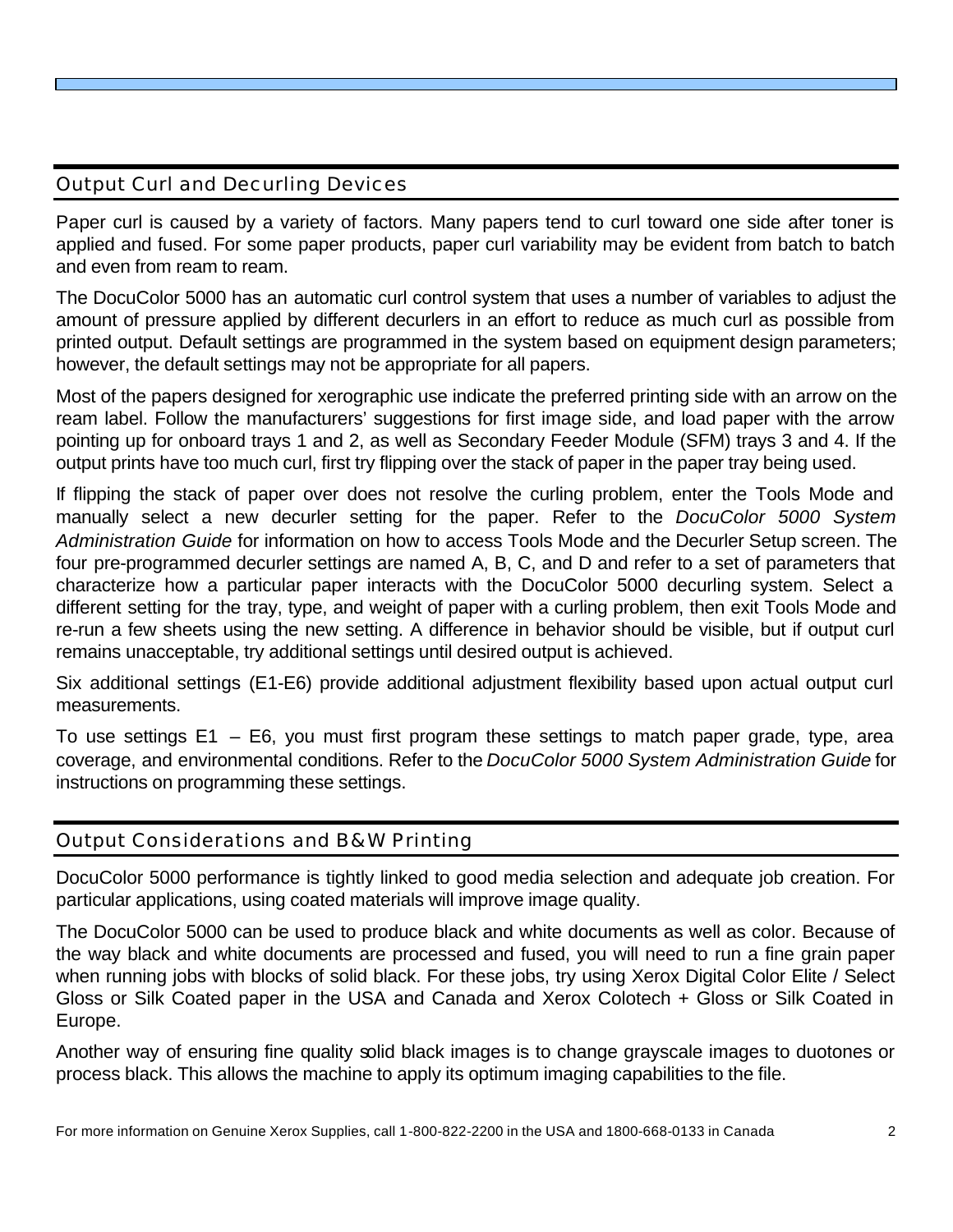Also, the 150 cluster dot screen, available in the print driver, can be used to soften a grayscale image and to create specific customer effects. By default, the system uses a 200 cluster dot screen to achieve its crisp image quality.

## Non-Standard (Custom) Paper Sizes

For information on loading and programming non-standard paper sizes, refer to the *Operator's Manual*  and *System Administration Guide*.

## Drilled / Punched Papers

2, 3, and 4 hole drilled / punched papers can be run from any tray in DC5000. Papers with 3 holes, however, will require an extra step to run successfully due to interference between the center hole and machine sensors. First, go to *NVM Read / Write* in the tools mode (refer to the *System Administration Guide* Tools Mode Chapter) and enter chain link 700-545. Change the default setting from "1000" (on) to "0" (off). **Please remember to reset the default value to "1000" when you are finished running 3 hole drilled / punched papers.** Failure to do so may result in degraded image quality, an increase in service calls, and damage to the machine.

## Transparencies

Transparencies can be run from any tray. For more information on loading transparencies, refer to the *Operator's Manual*. Use only the recommended Xerox transparencies to ensure optimum image quality and transmission efficiencies when projected. Overhead Projector (OHP) sizes are limited to 8.5"x11" in the US, and A4 in Europe. For best results use transparency 3R5765 (US/Canada) and 3R93179 (Europe).

To ensure consistent image quality and minimize streaking, only 500 transparencies should be run at one time. If a larger run is required, it is recommended to break the job up into smaller ones and print approximately 25-50 sheets of regular paper between sets to absorb any excess fuser oil.

Even though paper backed transparencies will run through the system, it is important to be aware that productivity enhancements may be offset by image quality degradation. Even when run at the slowest speed possible by selecting the 221-300 gsm for the weight, image quality on paper-backed transparencies will likely be inferior to that which can be achieved by using the recommended removable stripe transparencies and running them in the OHP mode.

## Coated Papers

Coated papers have binders, adhesives, and pigments applied to their surfaces on one or both sides. As compared to Xerox Digital Color Xpressions + 24 lb, coated papers will provide improved image quality and gloss.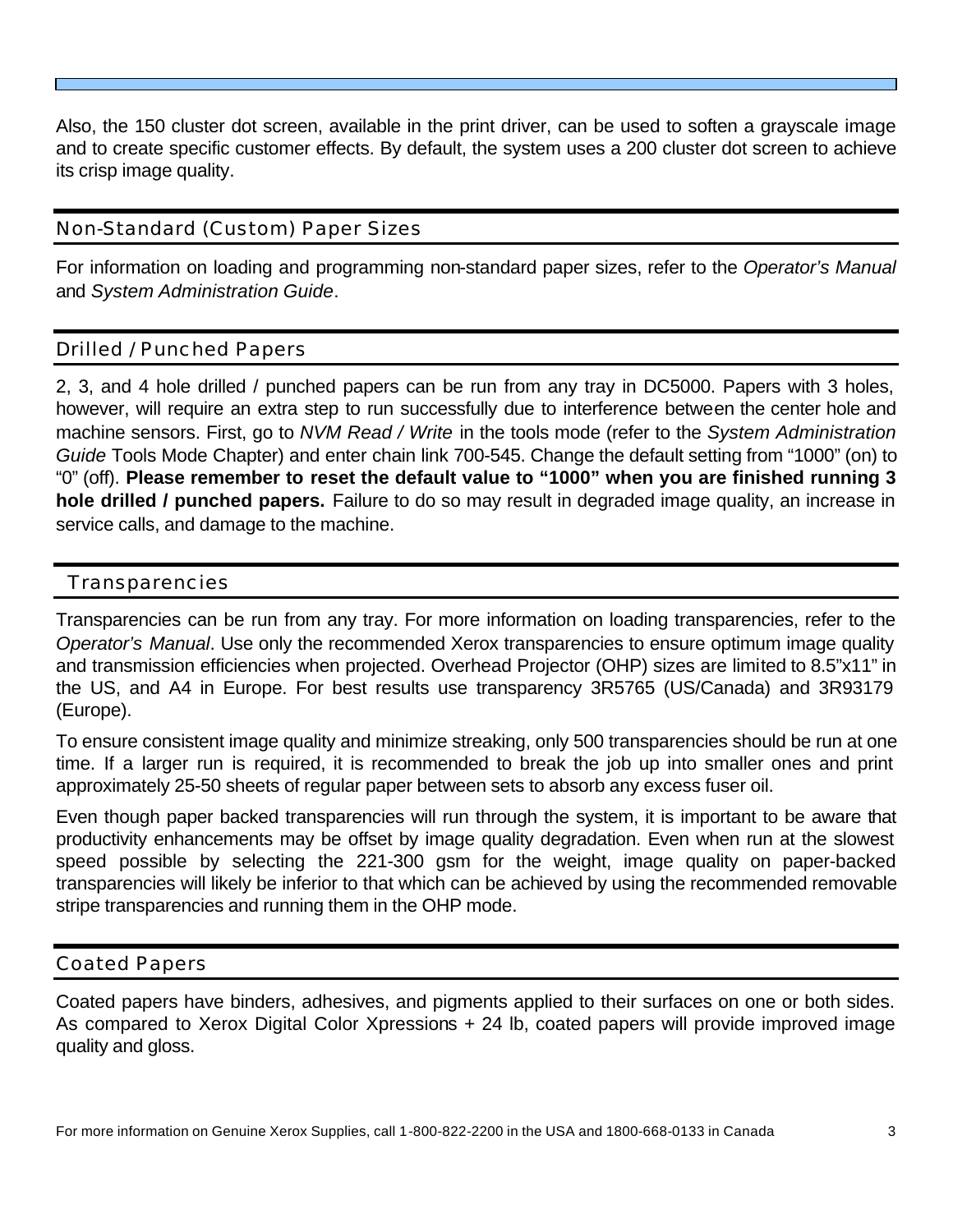Coated papers are susceptible to humidity. Image mottle (light patches in solid area) or light images overall will occur if paper is not kept packaged in environments with more than 40% humidity. To avoid this, keep packages sealed and store unused paper in a resealable bag.

The surface of coated paper is susceptible to scratches and fingerprints. Handle all coated stocks carefully and avoid excessive handling. Keep all work areas clean, as dust or dirt can scratch the surface of coated papers.

## Side to Side Registration Considerations- Paper Stretch

When running two sided printing applications side to side registration may be effected by the inherent paper stretch that occurs as the paper passes through the high pressure and temperature nip. Typical paper stretch for light uncoated materials is between 0.2% and 0.6% of the paper size in the process direction. For coated materials the effect can be as high as 0.9% of the paper size in the process direction.

As a summary, the following observations are relevant to the stretch of paper in belt-nip fusing:

- 1) The paper stretch problem is most apparent with coated papers. Most coated papers stretch significantly more than uncoated papers due to the larger frictional stresses experienced by coated stocks and softening of the paper.
- 2) The direction of feed with respect to the orientation of paper fibers also determines the amount of stretch. Papers fed in the CD (grain perpendicular to process direction) stretch significantly more than papers fed in the MD (grain parallel to process direction).
- 3) Increasing the basis weight decreases the stretch since less stress is experienced due to the increased thickness.
- 4) The synthetic material tested (DuraPaper 10 pt) actually contracts as it passes through the fuser.

Paper stretch correction can be done using the "tools" mode registration adjustment, but front-to-back trim mark registration may not always be possible. This is because the side-1 image expands by the same amount that the paper stretches, thus making it necessary to expand the side-2 image by the same distortion amount. In order to compensate for this you can use the Alignment Adjustment tool (refer to the System Administration Guide Tools Mode Chapter). The tool will allow you to create up to 20 custom profiles for individual paper stocks. Lead / Side registration, Perpendicularity, Skew, and Image Magnification (Process and Cross-Process directions) parameters can be adjusted for optimum registration performance.

#### Tabbed Inserts

Customers can print one-sided tabbed inserts from onboard trays 1,2 and SFM trays 3,4 using the appropriate size and weight setting. Tabbed stock should be loaded into the trays such that the long edge is fed first (LEF), with the tabs towards the left side of the paper tray (trail edge). Then go to *NVM Read / Write* in the tools mode (refer to the *System Administration Guide* Tools Mode Chapter) and enter chain link 700-546. Change the default setting from "0" (on) to "1" (off). This will allow tabbed inserts

For more information on Genuine Xerox Supplies, call 1-800-822-2200 in the USA and 1800-668-0133 in Canada 4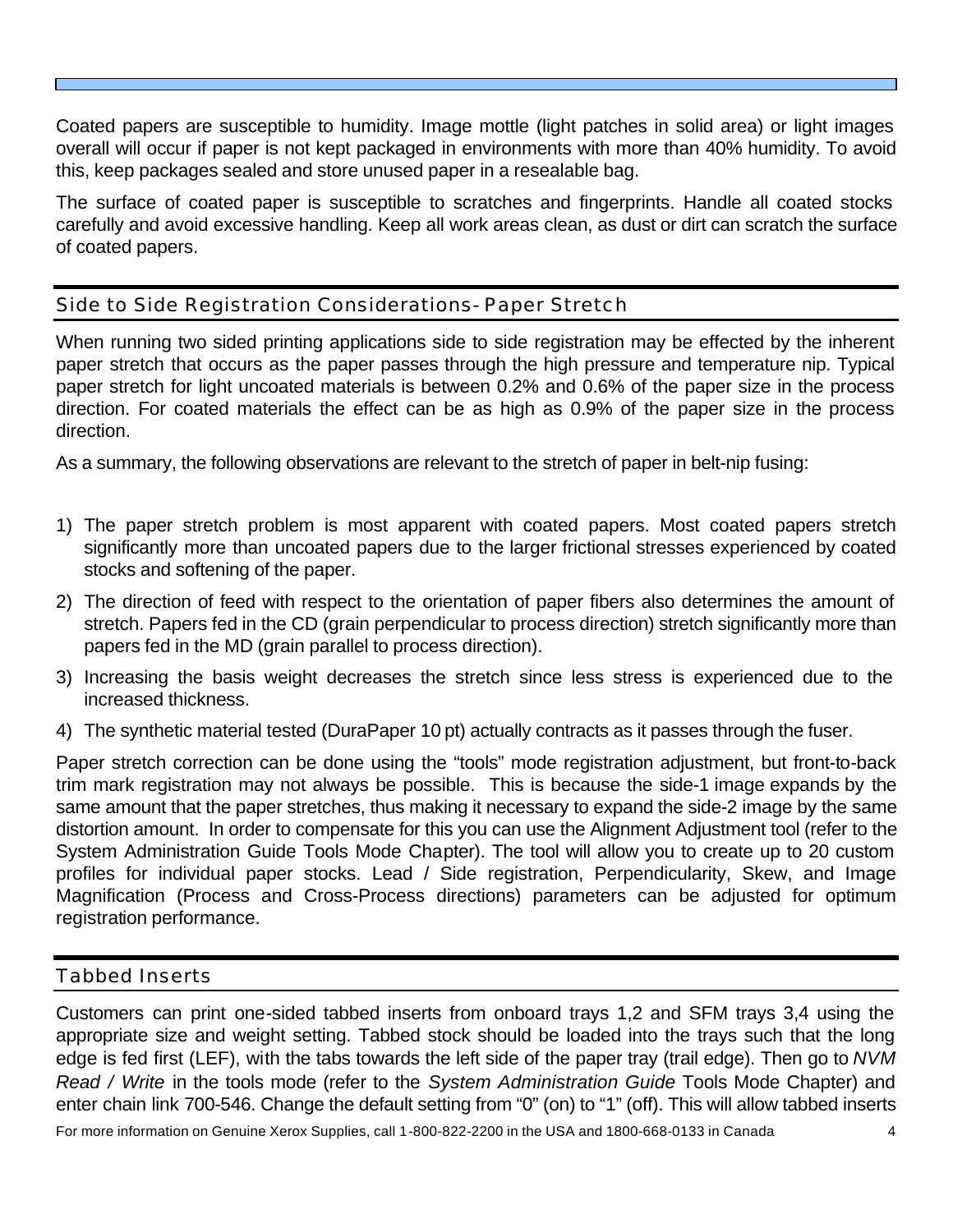to be run without interfering with machine paper size sensors. **Please remember to reset the default value to "0" when you are finished running tabbed inserts.** The machine will not function properly if this value is not reset. Verify the size of the material since tabbed inserts may need to be run as a nonstandard paper size. The typical size for tabs to be used with letter size paper is 11"x 9". Use 11" as the "x" coordinate and 9" as the "y" dimension in the user interface non-standard paper size window of the tools mode (refer to the System Administration Guide for instructions to setup non-standard paper sizes). For tabs used with A4 paper use 296mm as the "x" dimension and 223.5 mm for the "y" dimension. With guides in place, the paper tray should then be loaded and set to "Non Standard" size. Once the drawer is closed, the user interface should recognize the custom size. This size must match the size selected in the application used on your client desktop.

Two-sided printing is not recommended, however, it is possible to print two-sided tabbed inserts. To do this, load tabbed stock into the trays such that the short edge is fed first (SEF), and reverse the "x" and "y" dimensions as directed above.

When designing a typical 5-bank tab job, page setup size must be set to 11" x 9" Tab positions should be centered at  $1^{1}/_{2}$ ",  $3^{1}/_{2}$ ",  $5^{1}/_{2}$ ",  $7^{1}/_{2}$ ", and  $9^{1}/_{2}$ " respectively. It is also recommended that you maintain a distance of  $\frac{1}{4}$ " from the top of the landscape edge and the text space per tab should be limited to  $1\frac{1}{2}$ ".

## Scored Materials

Scoring creates a crease in a sheet of paper, usually heavyweight, for applications such as greeting cards and trifold brochures. These types of materials can be run from any tray in either LEF or SEF orientations, however, feeding performance will be optimized with score lines running parallel to the tray feed direction.

Please be aware that the xerographic process has limitations when transferring toner onto a sheet of paper close to any scores because of a depression or bump on the paper as a result of the scoring process. The printed output will exhibit a deletion near the score if printed areas are too close. To avoid this deletion of image or text, jobs should be designed with printed areas at least ¼ inch (6.4 mm) away from the score.

## Coated One-sided Papers (C1S)

Coated one-sided papers (C1S) can be run from all trays. Most C1S papers are sold using points of thickness rather than weight. Refer to the *Recommended Materials List* for the appropriate weight settings to use for Xerox Digital Color Supreme Gloss C1S papers. As a general rule, 8 pt. C1S grades should be run in the 136 – 186 gsm setting, 10 pt. should be run in the 187 – 220 gsm setting, and 12 pt. and 14 pt. papers should be run in the 221 – 300 gsm range. Since many materials over 14 pts. of thickness will exceed the image transfer and feeding / transport capabilities of the DocuColor 5000 print engine, it is recommended to purchase small quantities to ensure your expectations are met, prior to committing to large runs.

C1S papers are commonly used in high-quality applications with high toner coverage on the coated side. Image quality on the coated side will be very good; however, due to the inherent properties of the paper,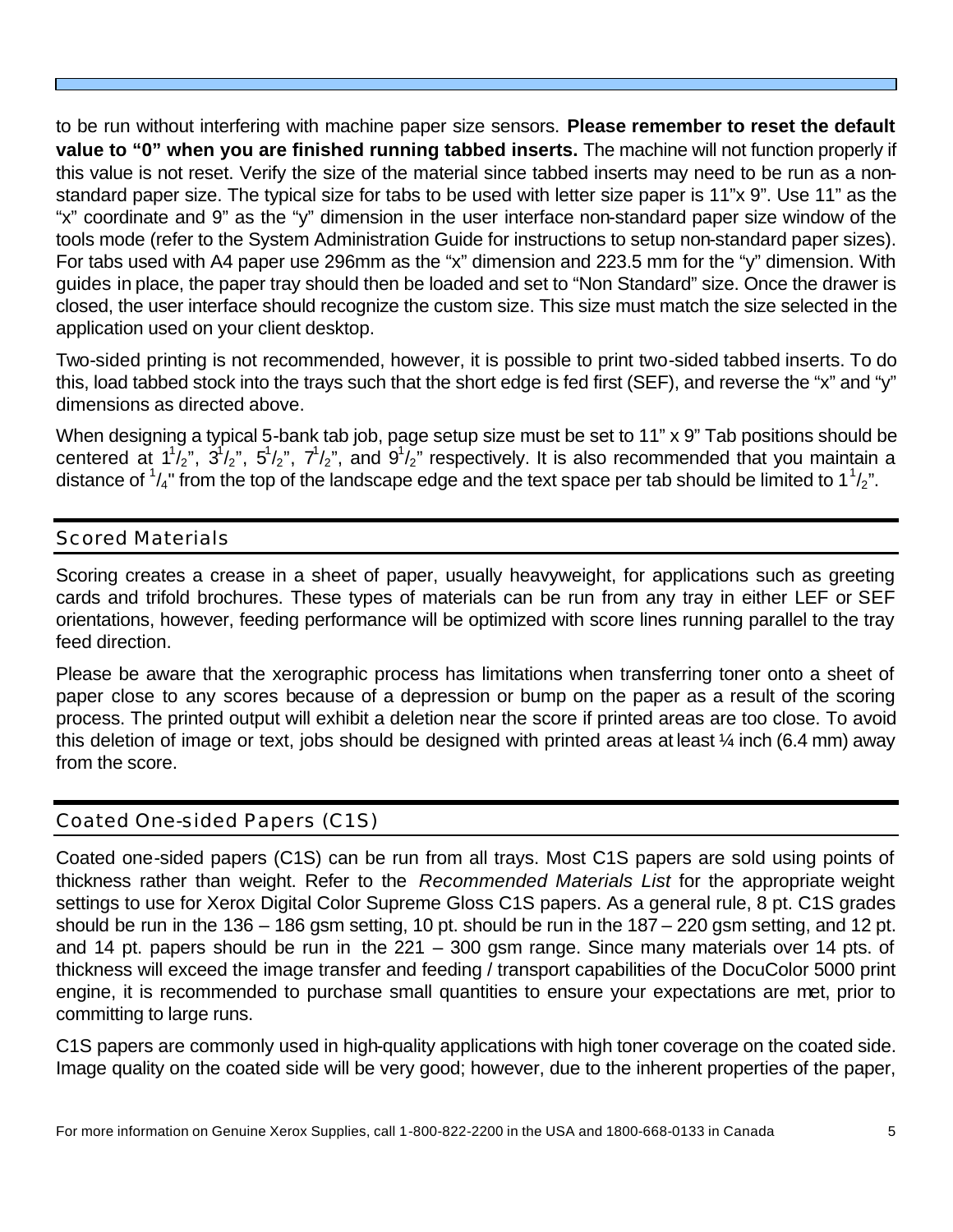the second side will exhibit very different print quality. If superior image quality is required for both sides, Xerox Digital Color Elite / Select Gloss and Silk (C2S) products are recommended.

## DuraPaper (Teslin®-like Materials)

DuraPaper and other Teslin-like materials are synthetic single layer sheets that print and feel like paper yet are durable and waterproof like plastic. They usually have some tear and abrasion resistance, making them an ideal printing choice for demanding uses such as tags, menus, labels and other "harsh environment" applications. They also offer excellent bond strength with laminating film.

Customers can run DuraPaper and other Teslin-like materials from any tray. The recommended weight setting is 221-300 gsm for optimum transfer and fusing. In this weight range, automatic duplexing is not supported; however, duplex images can be generated manually by printing side one first and then returning the prints to the paper tray in the correct orientation (imaged side down) and then printing side two.

Labels

Label stocks may be run from internal trays 1 and 2, as well as optional SFM trays 3 and 4. When designing label applications, it is recommended to leave  $\frac{1}{8}$ " border between solid color images and diecut lines. Many different configurations and templates are available. Refer to the *Recommended Materials List* or your Xerox Supplies Representative for ordering information.

## Heavyweight Coated Workaround

When printing on heavyweight coated papers (250-300 gsm), especially 2-sided with heavy toner coverage, some "blocking" may occur. This is when sheets stick together in the output device and the image peels away when separated. Heat retained by the paper and toner, and pressure from the weight of the stack, are the leading causes. If this problem is encountered, there are several ways to minimize the likelihood of occurrence.

- 1) Position an 8" diameter fan such that it cools and fluffs the output stack on the OCT (offset catch tray). This may affect the integrity of the stack.
- 2) Run job to the offset catch tray, remove small stacks (25 sheets at a time), fan the sheets, and then re-stack. This would require operator intervention.
- 3) Run stock SEF (short edge feed) with and without the fan. Printing speeds will be reduced.

## Tinted Stocks

When running tinted stocks, color rendition will be dependent upon the shade chosen. Although the DFE (digital front end) RIP (raster image processor) has the ability to calibrate to a white background, it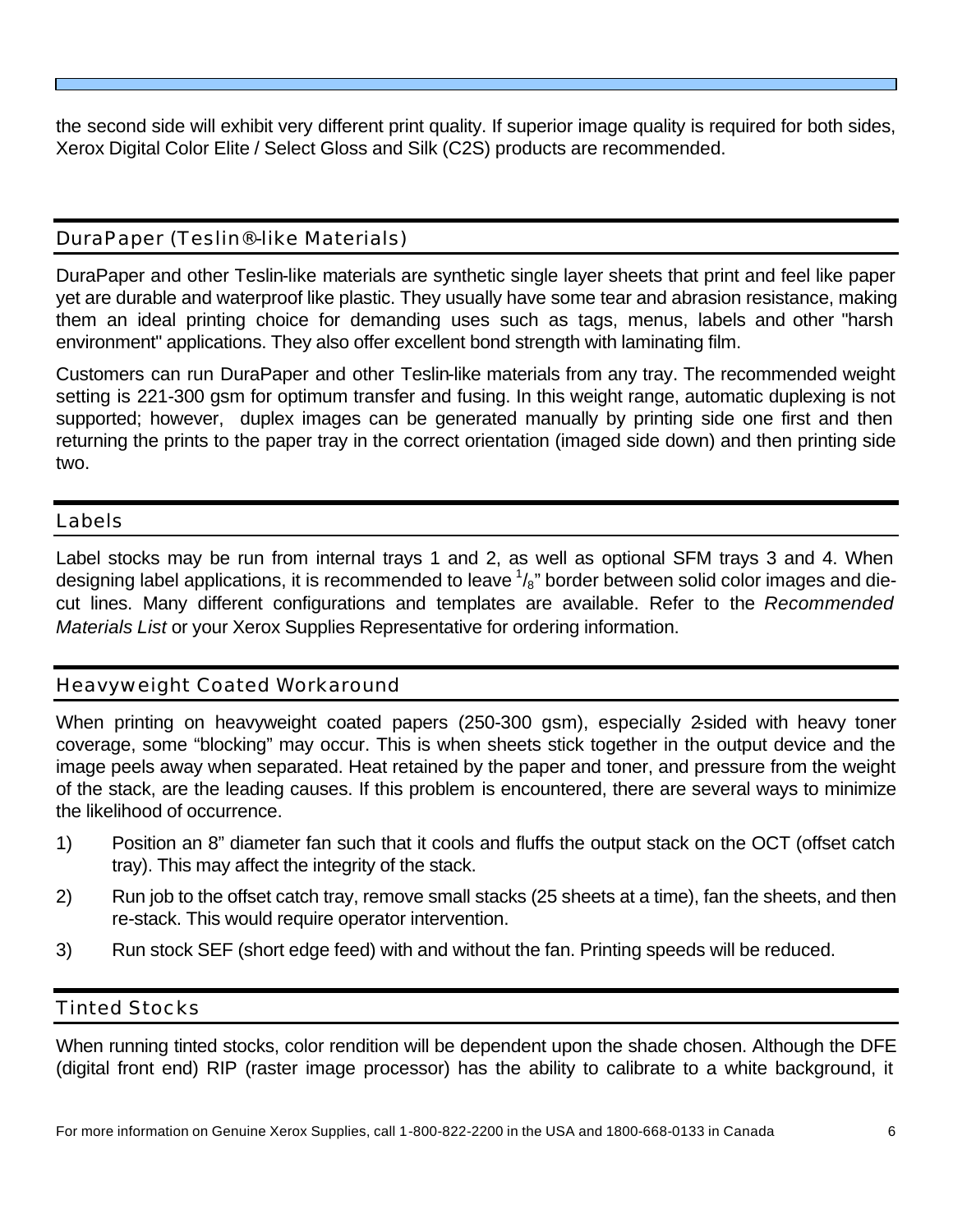cannot do so with tints. The resulting printed colors may not match those selected on your screen. Please verify that color rendition meets your requirements before committing to a production scale run.

#### Window Decals

Window decals are a composite product involving a film material and backing sheet. When the backing is peeled away, a tacky surface combined with static allows the material to "cling" to glass and other smooth surfaces. Applications include signage as well as window displays. For best results, it is recommended to run window decals from any tray in the 187-220 gsm range. A custom paper profile may be required in order to achieve premium image quality. Due to the nature of this product, static may limit it's ability to stack neatly in the OCT (offset catch tray) or other output devices. Also, this material retains a great deal of heat. Use caution when removing printed stacks and empty stacking devices every 25 – 50 sheets to avoid blocking.

## Cut Quality & Paper Trimming Recommendations

Proper cutting of the paper to be used is critical. Mills offering paper in cut sizes will convert papers using state of the art rotary slitters on high performance systems. Slitting and edge trimming by circular knives with dust removal at every cutting point prevents contamination issues.

Trimming papers from parent sheets to get the desired output size may generate dust if dull knifes are used. The recommendation is to delay trimming until printing has been finalized to prevent paper dust generation and contamination issues.

If pre-print trimming is imperative, special care must be taken to ensure that any loose fibers are removed before the paper is loaded into the machine trays. By thoroughly fanning the sheets and wiping down the edges with a cloth, most of these contaminants can be removed; however, an in-house maintenance program, including blade maintenance and dust removal with a vacuum or air system, will be key in achieving good results.

## Carbonless Papers

Carbonless papers are pressure sensitive papers that are coated with several functional coatings. These coatings promote image transfer through the form set and enable the form sets to separate appropriately after padding with a special adhesive. Xerox has enabled this application on DocuColor 5000 by combining a unique paper coating chemistry (Xerox Premium Digital Carbonless), with a software "switch" designed to disable key machine components reducing the frequency of service calls. Since each supplier of xerographic carbonless papers has developed their own chemistry, the following procedure does not enable any other carbonless product.

- Enter machine "tools" mode (Refer to *System Administration Guide* for more information)
- Touch "Machine Defaults 3" tab on the machine User Interface (UI)
- Enter Chain Link 700-920 on the UI key pad (hyphen will be added automatically)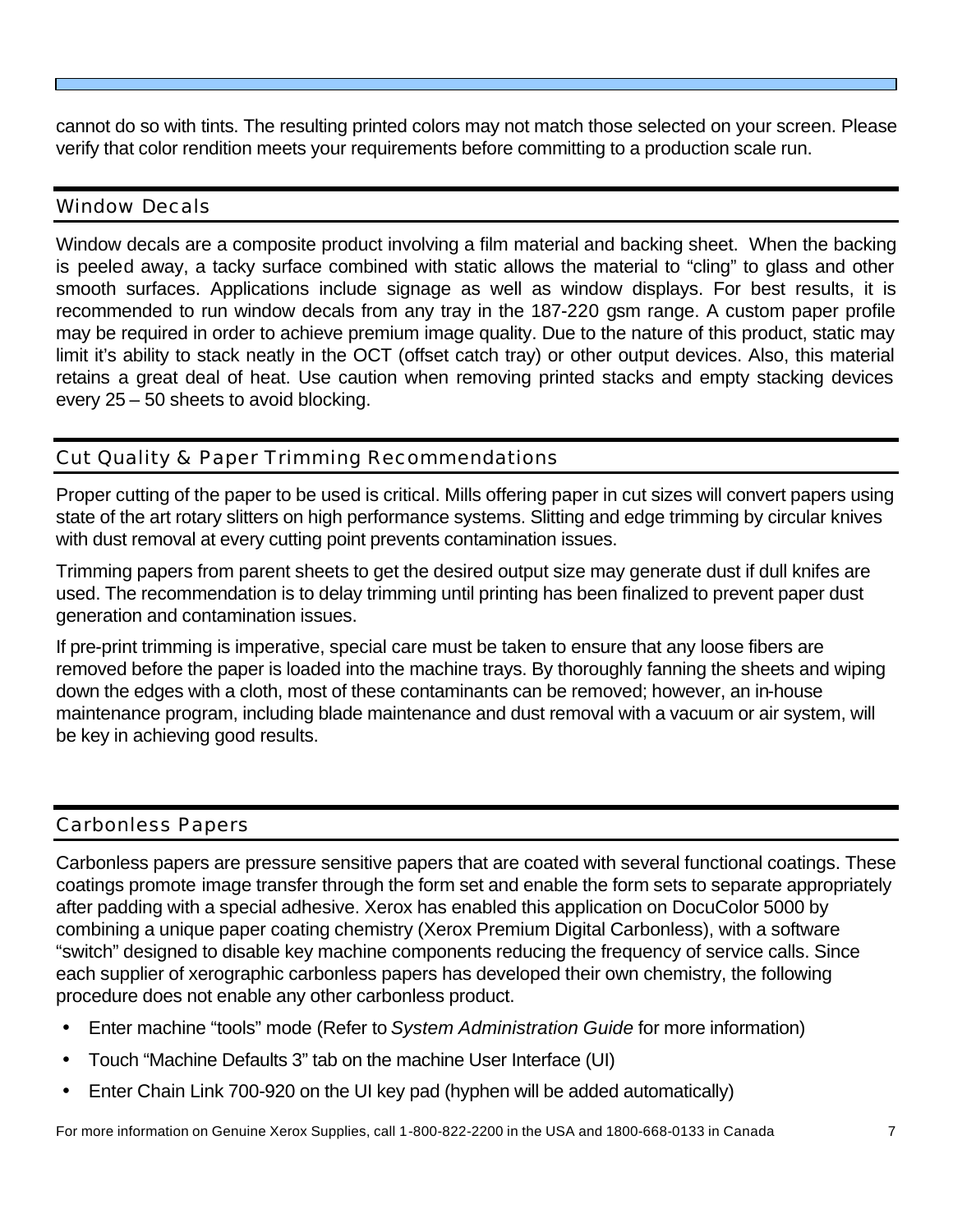- Press "Start" to display "Current Value". "0" (on) will be displayed.
- Touch "1" on the UI key pad. "1" (off) appears in "New Value" box.
- Touch "Close" and then "Exit Tools" on the UI touch screen

## *Note: This procedure must be performed at the start and end of each Xerox Premium Digital Carbonless Paper run. Failure to do so will lead to premature component failure.*

As this machine is equipped with a friction feed device, the sheet sustains a small scuff mark visible on the CF and CFB sheets as it is fed from the trays.

The quality of image laid down by the printer may not be as good as typically seen with plain paper sheets designed for color xerography, and areas of halftone / solid coverage may degrade more quickly. Please ensure that print quality meets your requirements before committing to extended usage.

Lastly, Xerox Premium Digital Carbonless paper may react with the residual debris left behind by non-Xerox branded carbonless materials resulting in significant and immediate contamination of machine components. If a non-Xerox branded material has been run prior to running Xerox Premium Digital Carbonless it is suggested that all components, in direct contact with the paper, be replaced to ensure trouble free operation.

## Media and Applications Not in the Recommended Materials List

**DISCLAIMER: The information in this section is intended only for those who have a specific request to use a special material or application in the DocuColor 5000 that is not on the**  *Recommended Materials List***. It must be understood that running these types of jobs may result in degraded image quality, an increase in jams, an increase in service calls, or, in the most severe case, damage to the machine. In addition, Xerox cannot provide support for these materials.**

## DocuColor 5000 output Incompatibility with DocuTech Systems

A few applications require solutions in which paper needs to be run in a color system with a second printing pass through a black and white printer. Our experience with the Xerox DocuTech line of products has not been positive. Serious contamination issues have been verified when running DocuColor 5000 output on a Docutech 135 system due to toner composition differences and the difference in fusing temperatures.

If done in the opposite direction (ie. Black and white pass first followed by a DocuColor 5000 pass) smeared images will occur since the fuser oils used are different in these two systems.

Some systems will have an interposer or inserter drawer where cover or insert materials can be loaded. DocuColor 5000 output can be fed and inserted within a job using DocuTech systems equipped with an interposer since they do not have to pass through the fusing unit. Residual fuser oil may, however, still lead to feeding and registration difficulties.

For more information on Genuine Xerox Supplies, call 1-800-822-2200 in the USA and 1800-668-0133 in Canada 8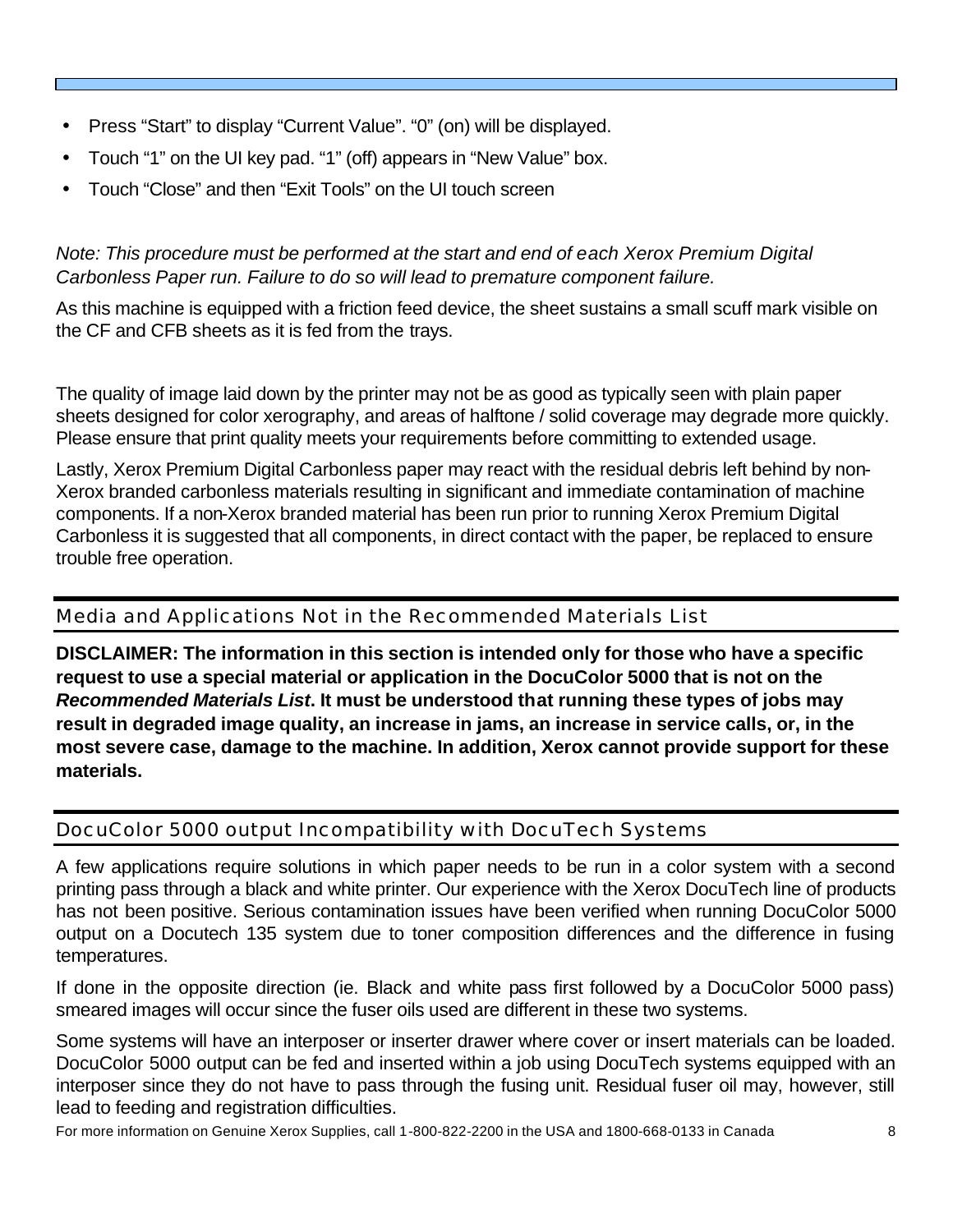## Pre-printed Forms and Printing Inks

Choosing the correct ink is the first step in designing forms that will function well in Xerox printers. The forms should be printed with inks that cure well, are not tacky, and do not offset (transfer from a printed sheet onto other surfaces). In choosing an ink, form printers must consider the conditions to which the forms will be exposed while passing through the printer, taking into consideration the heat, pressure, and dwell time during which the pre-printed paper is subjected to both.

In the past, good performance has been reported when using inks of the oxidative type, those that are cured using ultraviolet (UV) light, and laser-safe inks. Oxidative inks may require several days to harden satisfactorily, laser inks usually cure within 24 hours, and UV inks change immediately from liquid to solid upon exposure to an ultraviolet light source. Special care must be taken to ensure that pre-printed materials, for use in laser printers, use inks that do not offset. It is recommended that you work closely with suppliers to verify that requirements are understood and met.

Drying agents are sometimes sprayed on printed sheets as they exit the printing press in an effort to reduce the possibility of offsetting onto one another. These materials (typically powders) can become contaminants when carried through Xerox printers. You should avoid using forms that have been sprayed with these materials.

Always test the application before running production as liability ultimately lies in the hands of the customer.

## GBC® and VeloBind® Papers

GBC paper is a 19-hole drilled paper ready for binding using the spiral wound GBC binding system. VeloBind paper is an 11-hole drilled paper used for comb binding.

The guidelines for loading and running jobs using GBC or VeloBind papers are the same as those for other drilled papers. Misfeeds may occur more often with GBC and VeloBind papers than with recommended drilled papers due to interlocking of the sheets caused by dull punches. Paper jams caused by plugs (the pieces cut out of the paper to create the holes) may be more frequent. Stacking of GBC and VeloBind papers in the paper tray will not be as good as when using plain paper because of possible interference of the punched holes in adjacent sheets. It is also important to note that image quality will be highly dependent upon paper stock quality.

## Papers with a Textured Finish

Papers with a textured finish have a surface contour, gloss, and appearance that affects toner placement and image quality. One common example is paper with a linen finish. The smoothness or roughness of the paper surface will significantly affect the results of the printed output.

Papers with a textured finish can be run on the DocuColor 5000 with reasonable print quality but will show the linen pattern. The peaks and valleys created by the textured finish may create areas where toner cannot reach.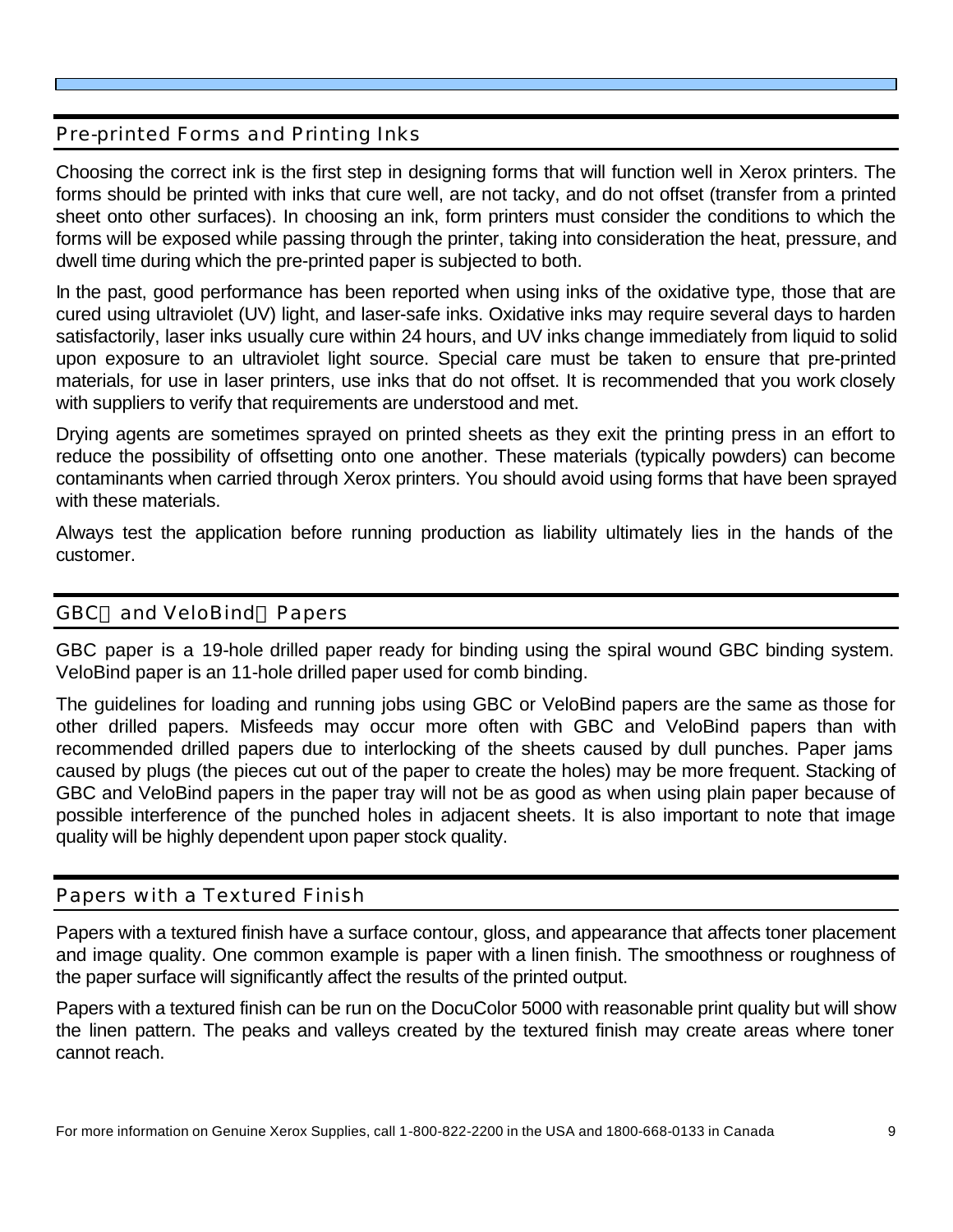When using papers with a textured finish, run a smaller sample job before running long jobs to verify whether or not the image quality meets your requirements. For best results, use low toner coverage and avoid the use of photographs if fine detail is needed.

## Latex-Saturated and Clean Room Papers

Clean room and latex-saturated papers refer to paper stocks that are saturated with latex and cut under clean room (dust free) conditions. These types of papers are used frequently in the computer chip industry and other industries where paper dust is unacceptable. Many people also like the feel of these papers and their resistance to handling makes them an ideal candidate for paperback book covers and other applications where surface strength is important.

Latex-saturated and clean room papers have not been optimized for color printing and do not have many of the characteristics required to deliver premium image quality. These materials can run in the DocuColor 5000, however, image quality will be degraded. These papers are rough on the surface and many actually have a finish (i.e., linen finish) that makes toner transfer difficult.

When using latex-saturated and clean room papers, only simplex printing is recommended. Duplexing may be accomplished manually but automatic duplexing is not recommended. It is also important to be aware that more service-related calls are likely due to possible contamination of the feeding and transport modules.

#### Envelopes

Even though some sizes are supported, it is not recommended to run envelopes through DocuColor 5000 printers. Image quality is generally poor due to the quality of stocks used, and the number of folded or overlapped edges. There is also an extremely high risk of machine contamination due to the presence of the dry gum used for sealing. They cannot be run "closed" as this creates more overlaps and often they become sealed from the pressure/ heat utilized in the fusing process.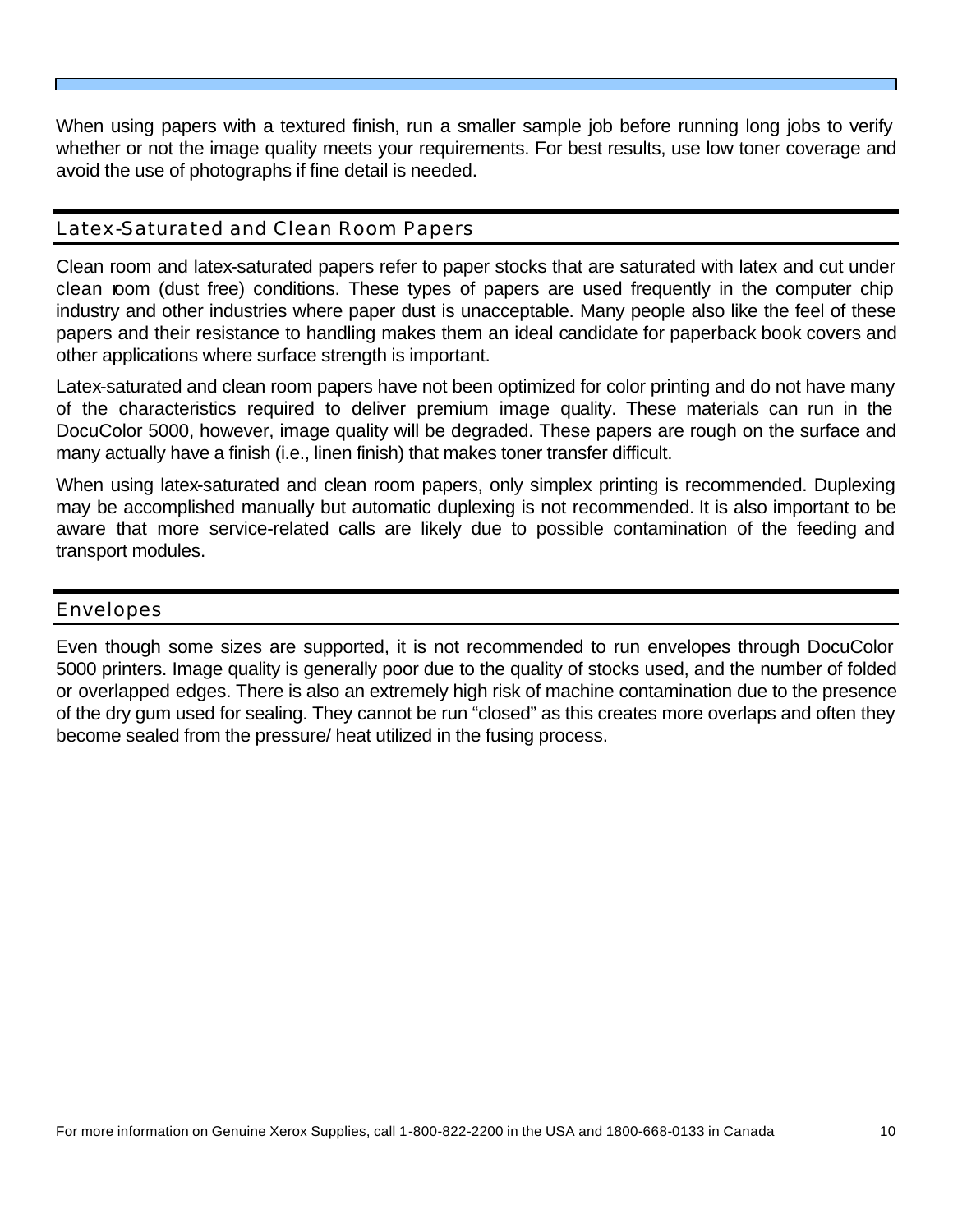| Grammage<br>(gsm)              | Xerographic Bond,<br>Writing (lbs.) | Offset, Text, Book<br>(lbs.) | Cover (lbs.)   | Index (lbs.)     | <b>Bristol and Tag</b><br>(lbs.) |
|--------------------------------|-------------------------------------|------------------------------|----------------|------------------|----------------------------------|
|                                | 17" x 22" -500                      | 25" x 38" -500               | 20" x 26" -500 | 25.5"x30.5" -500 | 22.5"x28.5" -500                 |
| 50                             | 13                                  | 34                           | 18             | 28               | 23                               |
| 60                             | 16                                  | 41                           | 22             | 33               | 27                               |
| 64                             | 17                                  | 43                           | 24             | 35               | 29                               |
| 75                             | 20                                  | 50                           | 28             | 41               | 34                               |
| 80                             | 21                                  | 54                           | 30             | 44               | 36                               |
| 90                             | 24                                  | 60                           | 33             | 50               | 41                               |
| 105                            | 28                                  | 70                           | 39             | 58               | 48                               |
| 120                            | 32                                  | 80                           | 44             | 66               | 55                               |
| 135                            | 36                                  | 90                           | 50             | 75               | 62                               |
| 150                            | 40                                  | 100                          | 55             | 83               | 67                               |
| 158                            | 42                                  | 107                          | 58             | 87               | 72                               |
| 163                            | 43                                  | 110                          | 60             | 90               | 74                               |
| 176                            | 47                                  | 119                          | 65             | 97               | 80                               |
| 200                            | 53                                  | 135                          | 74             | 110              | 91                               |
| 203                            | 54                                  | 137                          | 75             | 112              | 93                               |
| 216                            | 57                                  | 146                          | 80             | 119              | 98                               |
| 220                            | 59                                  | 149                          | 81             | 122              | 100                              |
| 250                            | 66                                  | 169                          | 92             | 140              | 114                              |
| 280                            | 74                                  | 189                          | 104            | 155              | 128                              |
|                                |                                     |                              |                |                  |                                  |
| <b>DocuColor</b><br>5000 Paper | Xerographic Bond,<br>Writing (lbs.) | Offset, Text, Book<br>(lbs.) | Cover (lbs.)   | Index (lbs.)     | <b>Bristol and Tag</b><br>(lbs.) |
| Weight<br>Ranges (gsm)         |                                     |                              |                |                  |                                  |
|                                | 17" x 22" -500                      | 25" x 38" -500               | 20" x 26" -500 | 25.5"x30.5" -500 | 22.5"x28.5" -500                 |
| 60-80                          | 16-21 lbs.                          | 40-54 lbs.                   | 22-29 lbs.     | 33-44 lbs.       | 27-36 lbs.                       |
| 81-105                         | 22-28 lbs.                          | 55-70 lbs.                   | 30-38 lbs.     | 45-58 lbs.       | 37-47 lbs.                       |
| 106-135                        | 29-36 lbs.                          | 71-91 lbs.                   | 39-49 lbs.     | 59-74 lbs.       | 48-61 lbs.                       |
| 136-186                        | 37-49 lbs.                          | 92-125 lbs.                  | 50-68 lbs.     | 75-102 lbs.      | 62-84 lbs.                       |
| 187-220                        | 50-58 lbs.                          | 126-148 lbs.                 | 69-81 lbs.     | 103-121 lbs.     | 85-100 lbs.                      |
| 221-300                        | 59-80 lbs.                          | 149-202 lbs.                 | 82-110 lbs.    | 122-166 lbs.     | 101-137 lbs.                     |

## **Table 1. Paper weight conversions**